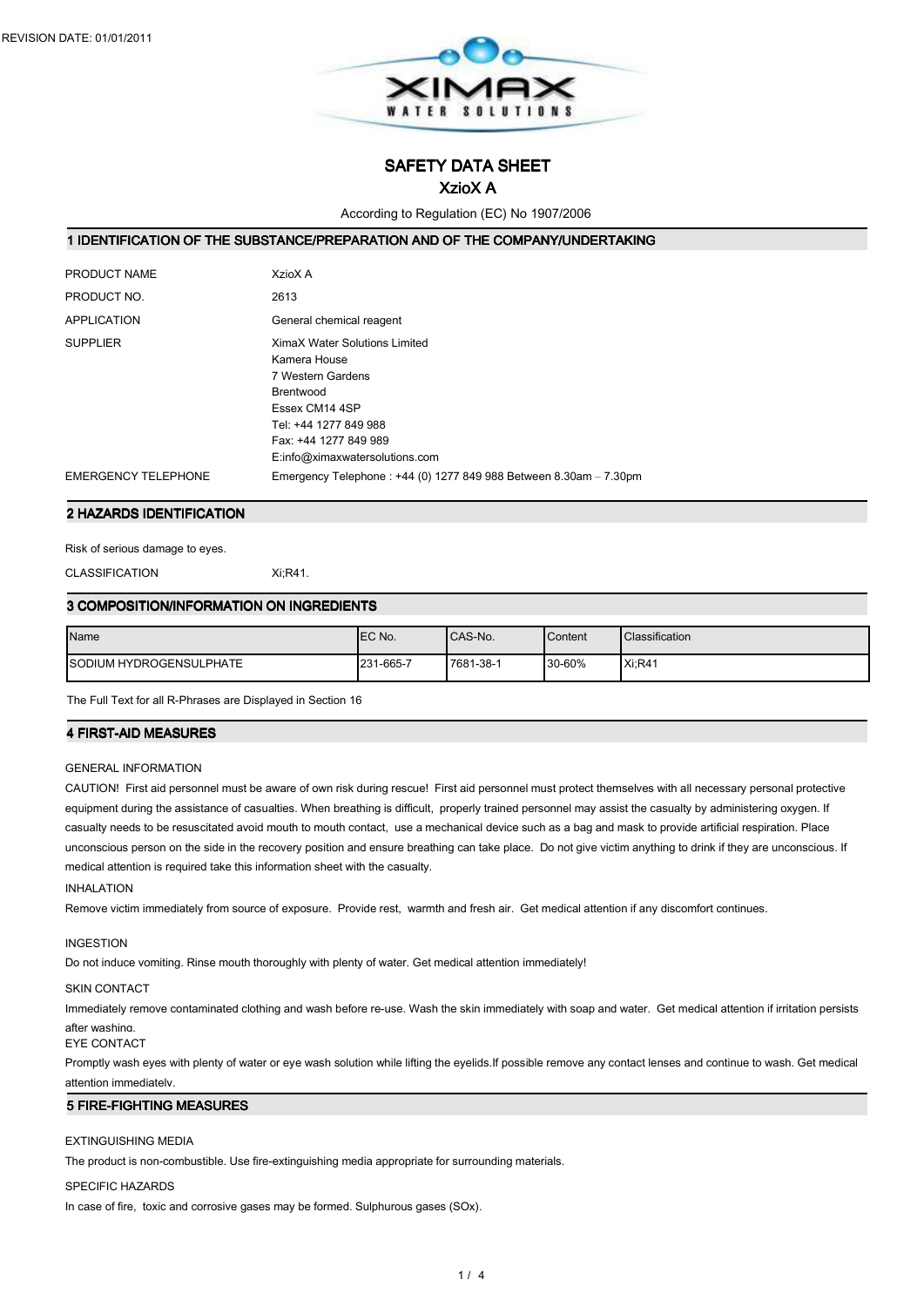## XzioX A

## PROTECTIVE MEASURES IN FIRE

Self contained breathing apparatus and full protective clothing must be worn in case of fire.

### 6 ACCIDENTAL RELEASE MEASURES

#### PERSONAL PRECAUTIONS

Wear protective clothing as described in Section 8 of this safety data sheet.

### SPILL CLEAN UP METHODS

Small Spillages Absorb with sand or other inert absorbent. Large Spillages Dam and absorb spillages with sand, earth or other inert material. Collect spillage in containers, seal securely and deliver for disposal according to local regulations. Containers with collected spillage must be properly labelled with correct contents and hazard symbol. Wash spillage site well with water and detergent, be aware of the potential for surfaces to become slippery. Wash thoroughly after

## 7 HANDLING AND STORAGE

### USAGE PRECAUTIONS

dealing with a spillage.

Avoid inhalation of vapours/spray and contact with skin and eyes.

### STORAGE PRECAUTIONS

Store in closed original container at temperatures between 15°C and 25°C. Store away from direct sunlight and moisture

### STORAGE CLASS

Chemical storage.

## 8 EXPOSURE CONTROLS/PERSONAL PROTECTION

#### ENGINEERING MEASURES

Provide adequate ventilation and appropriate extraction to avoid occupational exposure. If vapours or mists are generated, work in a fume cupboard.

#### RESPIRATORY EQUIPMENT

Wear suitable respiratory protection if vapours or mists are generated.

#### HAND PROTECTION

Use protective gloves. Rubber or plastic. Be aware that the liquid may penetrate the gloves. Frequent change is advisable. The most suitable glove must be chosen in consultation with the gloves supplier, who can inform about the breakthrough time of the glove material. EYE PROTECTION

Wear approved safety goggles.

### OTHER PROTECTION

Wear suitable protective clothing as protection against splashing or contamination. Provide eyewash station and safety shower. Wear rubber apron and full length gloves if handling large amounts. If there is a risk of splashing then wear a face shield

#### HYGIENE MEASURES

Wash at the end of each work shift and before eating, smoking and using the toilet. Wash promptly if skin becomes wet or contaminated. Promptly remove any clothing that becomes wet or contaminated. When using do not eat, drink or smoke.

#### 9 PHYSICAL AND CHEMICAL PROPERTIES

| APPEARANCE               | Liguid               |
|--------------------------|----------------------|
| <b>COLOUR</b>            | White Turbid.        |
| <b>ODOUR</b>             | Odourless            |
| <b>SOLUBILITY</b>        | Miscible with water. |
| pH-VALUE, CONC. SOLUTION | <1                   |

## 10 STABILITY AND REACTIVITY

**STABILITY** 

Stable under normal temperature conditions.

### MATERIALS TO AVOID

Metals. Alcohols. Alkaline substances Acetic anhydride

HAZARDOUS DECOMPOSITION PRODUCTS

Sulphurous gases (SOx).

## 11 TOXICOLOGICAL INFORMATION

TOXIC DOSE 1 - LD 50 2490 (Sodium hydrogen sulphate) mg/kg (oral rat)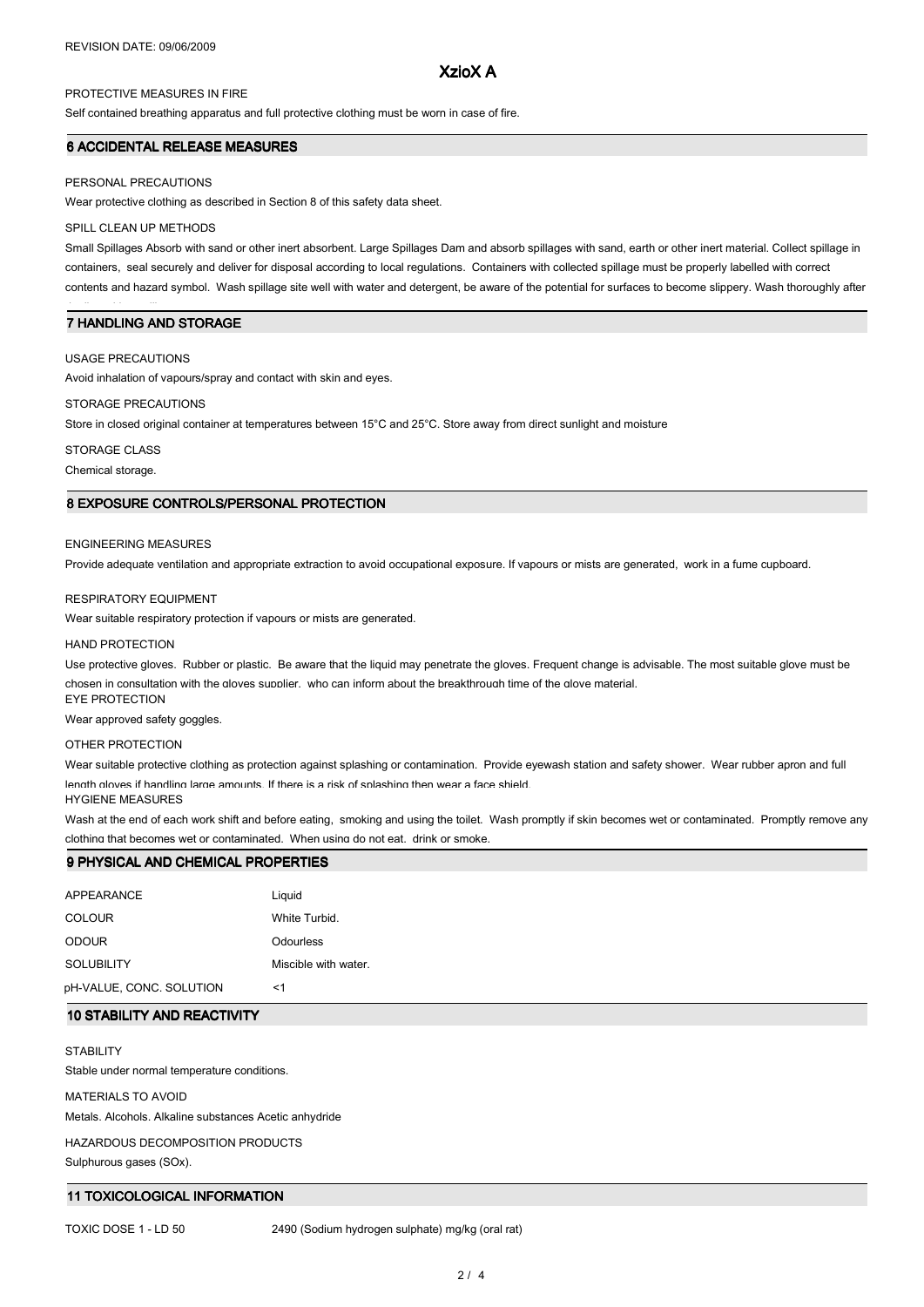# XzioX A

# INHALATION

Vapours or mists may cause irritation to mucous membranes, coughing and dyspnoea.

#### INGESTION

Irritation of the mouth, the oesophagus and the gastrointestinal tract.

SKIN CONTACT

## Irritating to skin.

## EYE CONTACT

Irritating to eyes. Risk of serious damage to eyes. May cause chemical eye burns.

## 12 ECOLOGICAL INFORMATION

### **ECOTOXICITY**

The product may affect the acidity (pH-factor) in water with risk of harmful effects to aquatic organisms. Ecological effects cannot be excluded in the event of improper handling or disposal.<br>LC 50, 96 Hrs, FISH mg/l 120 (G affinis) Sodium hydrogen sulphate EC 50, 48 Hrs, DAPHNIA, mg/l 190 Sodium hydrogen sulphate

### 13 DISPOSAL CONSIDERATIONS

## DISPOSAL METHODS

Dispose of waste and residues in accordance with local authority requirements.

#### 14 TRANSPORT INFORMATION

GENERAL The product is not covered by international regulation on the transport of dangerous goods (IMDG, IATA, ADR/RID). No transport warning sign required.

# 15 REGULATORY INFORMATION

### LABELLING



Irritant

RISK PHRASES

R41 Risk of serious damage to eyes. SAFETY PHRASES S25 Avoid contact with eyes. S26 In case of contact with eyes, rinse immediately with plenty of water and seek medical advice. S39 Wear eye/face protection. S60 This material and its container must be disposed of as hazardous waste.

#### STATUTORY INSTRUMENTS

Chemicals (Hazard Information and Packaging) Regulations. Control of Substances Hazardous to Health.

## APPROVED CODE OF PRACTICE

Classification and Labelling of Substances and Preparations Dangerous for Supply. COSHH essentials: Easy steps to control chemicals. Control of Substances Hazardous to Health Regulations.

### GUIDANCE NOTES

Workplace Exposure Limits EH40. Introduction to Local Exhaust Ventilation HS(G)37.

### NATIONAL REGULATIONS

Control of Substances Hazardous to Health Regulations 2002 (as amended)

## 16 OTHER INFORMATION

| <b>REVISION COMMENTS</b> |  |
|--------------------------|--|
| This is first issue.     |  |